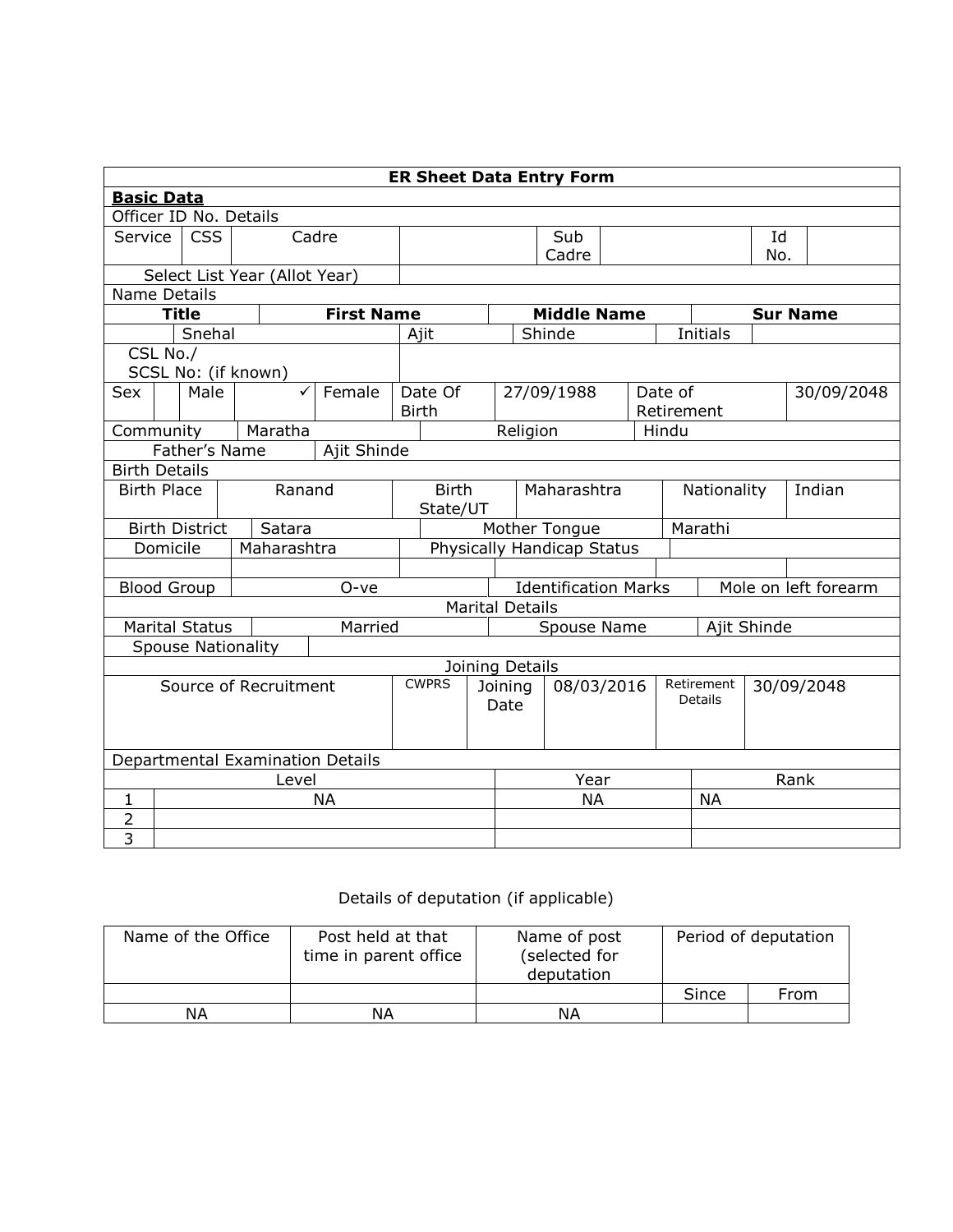## Details of Foreign Visit

| SI.<br>No. | Place of Visit | Date of<br>visit | Post held at<br>that time | Whether it<br>is a<br>personal or<br>official visit | Details of visit |
|------------|----------------|------------------|---------------------------|-----------------------------------------------------|------------------|
|            | ΝA             | ΝA               | ΝA                        | ΝA                                                  | ΝA               |

## Transfer/Posting Detail (if applicable)

| Place             |  | Period of posting |  |             |  |              |              |  |  |
|-------------------|--|-------------------|--|-------------|--|--------------|--------------|--|--|
|                   |  | Since             |  | From        |  |              |              |  |  |
| <b>NA</b>         |  | <b>NA</b>         |  |             |  | <b>NA</b>    |              |  |  |
| Remarks (if any)  |  |                   |  |             |  |              |              |  |  |
| Language known    |  |                   |  |             |  |              |              |  |  |
|                   |  |                   |  | <b>Read</b> |  | <b>Write</b> | <b>Speak</b> |  |  |
| Indian Languages  |  | English           |  | ✓           |  | ✓            | ✓            |  |  |
| Known             |  |                   |  |             |  |              |              |  |  |
| $\overline{2}$    |  | Marathi           |  | ✓           |  | $\checkmark$ | $\checkmark$ |  |  |
| 3                 |  | Hindi             |  |             |  |              |              |  |  |
| 4                 |  |                   |  |             |  |              |              |  |  |
| 5                 |  |                   |  |             |  |              |              |  |  |
|                   |  |                   |  |             |  |              |              |  |  |
| Foreign Languages |  | <b>NIL</b>        |  |             |  |              |              |  |  |
|                   |  |                   |  |             |  |              |              |  |  |
| 2                 |  |                   |  |             |  |              |              |  |  |
| 3                 |  |                   |  |             |  |              |              |  |  |

| Qualification (Use extra photocopy sheets for multi qualifications, experience, training, awards details) |                   |                  |                                        |  |                         |                  |    |                  |  |  |
|-----------------------------------------------------------------------------------------------------------|-------------------|------------------|----------------------------------------|--|-------------------------|------------------|----|------------------|--|--|
| Qualification                                                                                             |                   | Discipline       |                                        |  |                         | Specialization 1 |    |                  |  |  |
| <b>Msc</b>                                                                                                |                   | Computer Science |                                        |  | <b>Computer Science</b> |                  |    |                  |  |  |
| Year                                                                                                      |                   | Division         |                                        |  | <b>CGPA</b>             |                  |    | Specialization 2 |  |  |
| 2011                                                                                                      |                   | first            |                                        |  | 68.07                   |                  |    | Computer Science |  |  |
| Institution                                                                                               |                   |                  | University                             |  | Place                   |                  |    | Country          |  |  |
| Indira college of                                                                                         |                   |                  | Pune                                   |  | Pune                    |                  |    | India            |  |  |
| commerce and science                                                                                      |                   |                  |                                        |  |                         |                  |    |                  |  |  |
| <b>Experience</b>                                                                                         |                   |                  |                                        |  |                         |                  |    |                  |  |  |
| Type of Posting                                                                                           |                   |                  | Level                                  |  |                         |                  |    |                  |  |  |
| Permanent                                                                                                 |                   |                  | Temporary                              |  |                         |                  |    |                  |  |  |
| Designation                                                                                               |                   |                  | <b>Present Position</b>                |  |                         |                  |    |                  |  |  |
| Research Assistant                                                                                        |                   |                  | Research Assistant                     |  |                         |                  |    |                  |  |  |
| Ministry                                                                                                  |                   |                  | Department                             |  |                         |                  |    |                  |  |  |
| <b>WATER RESOURCES</b>                                                                                    |                   |                  | CENTRAL WATER & POWER RESEARCH STATION |  |                         |                  |    |                  |  |  |
| Office                                                                                                    |                   | Place            |                                        |  |                         |                  |    |                  |  |  |
| CW&PRS                                                                                                    | <b>PUNE</b>       |                  |                                        |  |                         |                  |    |                  |  |  |
| <b>Experience Subject</b>                                                                                 | Period of Posting |                  |                                        |  |                         |                  |    |                  |  |  |
| Major                                                                                                     |                   | Minor            |                                        |  | From                    |                  | To |                  |  |  |
|                                                                                                           |                   |                  |                                        |  |                         |                  |    |                  |  |  |